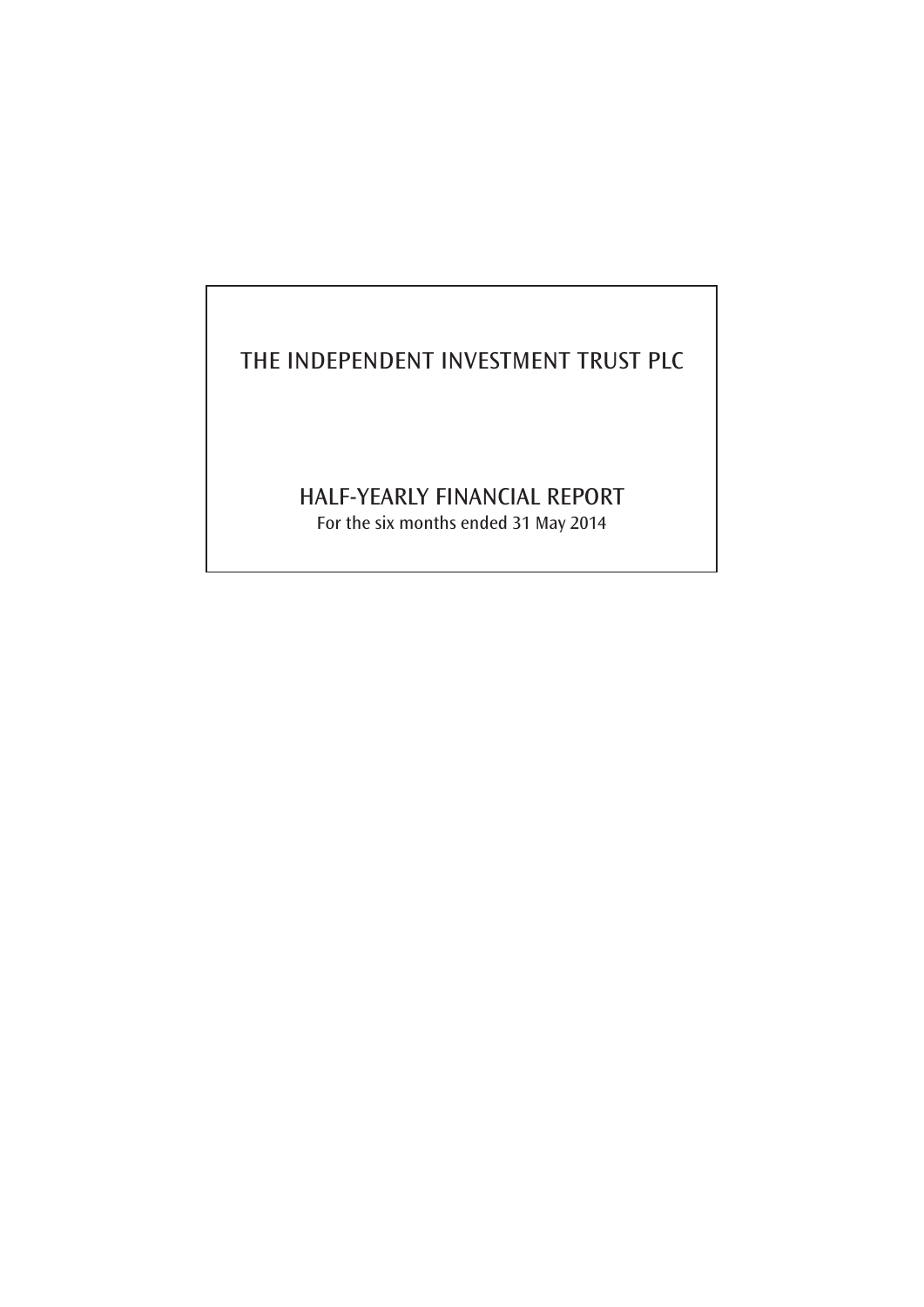### **SUMMARY STATISTICS**

**for the six months ended 31 May 2014** 

Net asset value per share of 298.1p up 3.8% (since 30 November 2013) Revenue earnings per share 4.13p (3.26p) Share price 272.5p up 1.5% (since 30 November 2013)

## **OBJECTIVE AND POLICY**

The Company's objective is to provide good absolute returns over long periods by investing the great majority of its assets in UK and international quoted securities. When appropriate, the directors will sanction relatively high levels of gearing and a relatively concentrated portfolio structure. No gearing has been employed since 2007 and none is in prospect. The portfolio is constructed without reference to the composition of any stockmarket index.

## **PRINCIPAL RISKS AND UNCERTAINTIES**

The principal risks facing the Company relate to the Company's investment activities. These risks are market risk (comprising currency risk, interest rate risk and other price risk), liquidity risk and credit risk. An explanation of these risks and how they are managed is contained in note 18 of the Company's Annual Report and Financial Statements for the year to 30 November 2013. The principal risks and uncertainties have not changed since the publication of the Annual Report which is available on the Company's website: www.independentinvestmenttrust.co.uk. Other risks facing the Company include the following: regulatory risk (that the loss of investment trust status or a breach of applicable legal and regulatory requirements could have adverse financial consequences and cause reputational damage); operational/financial risk (failure of service providers' accounting systems could lead to inaccurate reporting or financial loss); the risk that the discount can widen; political risk (the Scottish referendum vote introduces elements of political uncertainty which may have practical consequences); and resource risk (reliance on key personnel). The Company's policy is designed to allow the Company an unusually high degree of freedom to exploit the directors' judgement. To the extent that the directors' judgement is flawed, future results could be unusually poor.

# **RESPONSIBILITY STATEMENT**

We confirm that to the best of our knowledge:

- a) the condensed set of financial statements has been prepared in accordance with the Accounting Standards Board's statement 'Half-Yearly Financial Reports';
- b) the Chairman's Statement includes a fair review of the information required by Disclosure and Transparency Rules 4.2.7R (indication of important events during the first six months, their impact on the financial statements, and a description of principal risks and uncertainties for the remaining six months of the year); and
- c) the Half-Yearly Financial Report includes a fair review of the information required by Disclosure and Transparency Rules 4.2.8R (disclosure of related party transactions and changes therein).

By order of the board

Douglas McDougall Chairman

8 July 2014

Past performance is not a guide to future performance.

None of the views expressed in this document should be construed as advice to buy or sell a particular investment. The Independent Investment Trust PLC, as a listed company, is subject to the requirements of the Listing Rules of the Financial Conduct Authority (FCA) and has been registered as a small UK Alternative Investment Fund Manager (AIFM) with effect from 7 April 2014 under the Alternative Investment Fund Managers Regulations 2013. Its employees are not registered with the FCA as authorised persons. If you are in any doubt about the Company's regulatory status, you should consult your stockbroker or financial adviser.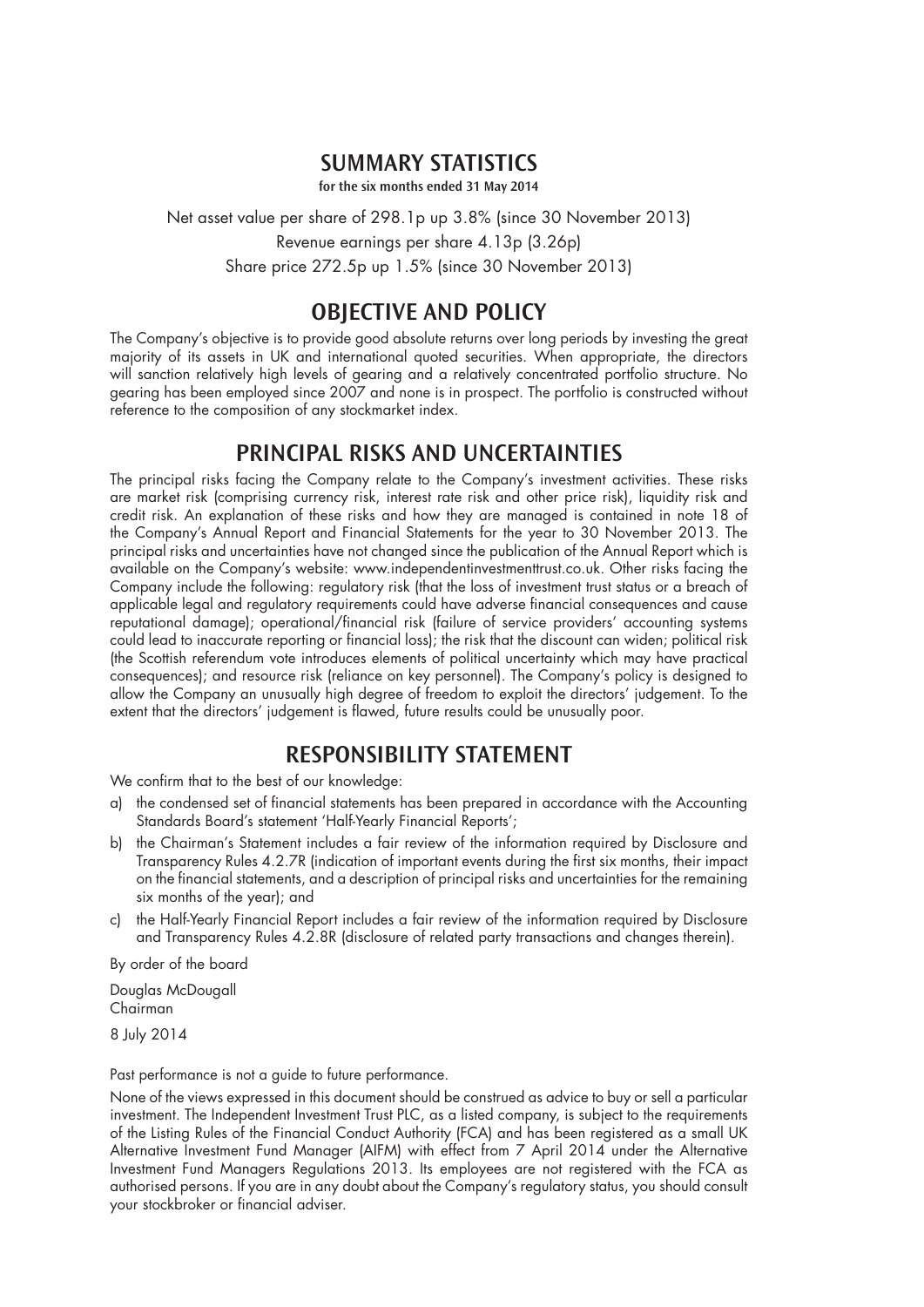The six month period ending 31 May 2014 saw our Company produce a net asset value total return of 5.2%. The total returns notionally attributable to the FTSE All Share Index and the FTSE World Index were 4.8% and 4.0% respectively. By the standards of recent accounting periods market returns have been subdued, which has made our cash and defensive investments less of a handicap in the race for relative performance.

Our net asset value per share rose from 287.2p to 298.1p over the period, and the share price from 268.5p to 272.5p, causing the discount to net asset value to rise from 6.5% to 8.6%. Over the six months we bought back a total of 231,000 shares at a weighted average discount of 7.5%. Earnings for the half year amounted to 4.13p (3.26p) and we are paying an unchanged interim dividend of 2p. Current indications are that earnings for the full year will be ahead of last year's earnings, but the board is unlikely to propose an increased final dividend. Instead, it expects to propose a special dividend to accompany a maintained final. Low interest rates mean that any move to increase cash balances would be likely to have a significant adverse effect on the revenue account, which is already artificially boosted by a surprisingly high level of special dividends from the portfolio.

The economic background has generally been favourable to equity markets with some developed economies showing signs of improvement and the peripheral European bond markets responding enthusiastically to the reduced danger of the imminent break-up of the eurozone. Progress in the UK economy has been particularly heartening: a solid acceleration in growth has gone hand in hand with low levels of inflation and has generated good profits growth for many domestically orientated companies, particularly housebuilders. Businesses with more of an international spread, especially those with exposure to emerging markets, have tended to suffer from the strength of sterling.

Turnover remained quite low by historical standards and changes to the shape of the portfolio were modest. The two principal ones were an increase in our non-life insurance stake and the purchase of two renewable energy funds, complementing our holding in John Laing Infrastructure. We regard infrastructure and renewable energy funds as suitable alternatives to cash in a low interest rate environment. Our cash balances fell from £17.0m, or 10.2% of shareholders' funds, at 30 November 2013 to £7.9m, or 4.6% of shareholders' funds, at 31 May 2014.

It has been an encouraging period for our large energy stake which, undisturbed by transactions, grew in value from £26.3m at 30 November 2013 to £30.0m at 31 May 2014. An unusually cold winter in North America provoked a strong recovery in the gas price, which appears to be rekindling interest in drilling for gas. Meanwhile, the number of rigs drilling for shale oil continues to grow, reflecting the fact shale oil production remains a highly profitable activity at current oil prices. Our service companies are already enjoying increased levels of activity and our hope is that pricing will begin to firm in the near future. If this happens, we believe there is scope for their stock prices to rise further. The immediate outlook for Noble, the last of our offshore drillers, is more subdued: a large number of brand new rigs coming onto the market is making it difficult for older rigs to find work at acceptable prices. This prospect now seems fairly reflected in its stock price.

As mentioned above, we have made further additions to our non-life insurance stake. We have extolled the attractions of the industry – its relative insulation from fluctuations in economic activity and its prodigious capacity to generate income – in previous reports. Its capacity to generate income looks particularly strong following an excellent year for the industry in 2013, but has been overshadowed in investors' eyes by a progressive weakening of insurance rates. This is an entirely predictable consequence of the industry's strong results last year and, in our opinion, has no bearing on its long term attractions. Between 30 November 2013 and 31 May 2014, the value of the stake increased from £16.3m to £24.0m with £7.5m of the increase being attributable to our additions.

After performing strongly over our last financial year, our two technology holdings, Herald and Baidu, both saw modest declines in their share prices over the six months. In the case of Herald, this was entirely attributable to a rise in the discount to net asset value at which its shares trade. We have no explanation for the decline in the Baidu price. Indeed, we were sufficiently encouraged by news of the progress the company is making in the crucial field of mobile search to add to our holding. Overall the value of our technology holdings rose from £18.9m at 30 November 2013 to £20.5m at 31 May 2014, but this was after spending £1.9m on the addition to our Baidu holding.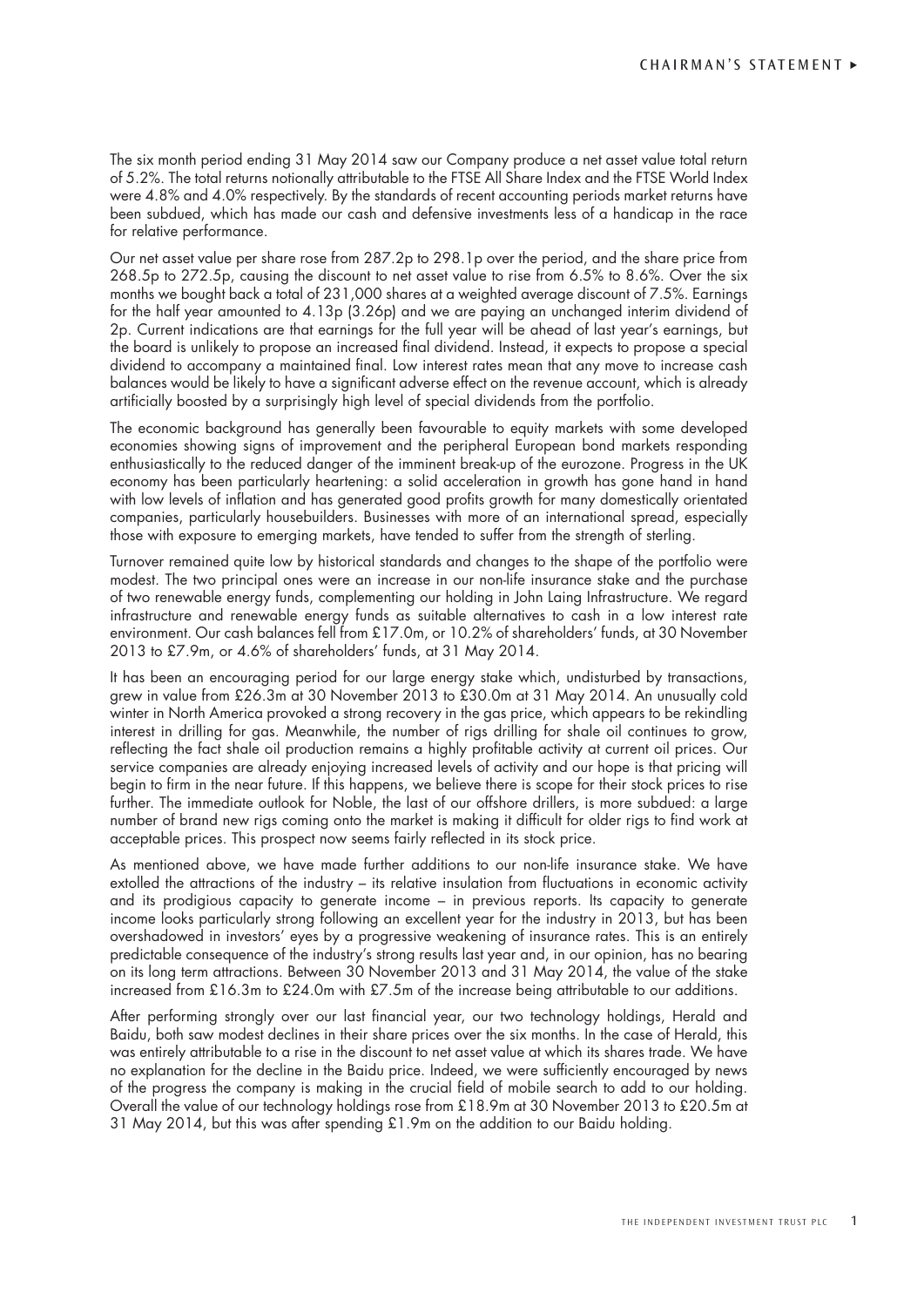We made our first investment in John Laing Infrastructure in June last year. We were attracted both by the overall return that appeared to be on offer and by the apparently predictability of the income stream behind that return. Logic, and the behaviour of the share price since the company's flotation, encouraged us to believe that this would be a defensive investment in difficult markets. As such, we have tended to regard it as an attractive alternative to cash as we wait for markets to offer more exciting investments at sensible prices. Similar arguments have lain behind our two investments in renewable energy funds, although both the returns on offer and the uncertainty surrounding the income streams behind them are higher than in the case of standard infrastructure funds. Our aggregate investment in both types of fund rose from £8.0m at 30 November 2013 to £15.9m at 30 May 2014 with £7.8m of the increase being attributable to net purchases.

Led by a strong performance from our big holding in the plant hire company, Ashtead, our industrial stake performed well over the period: although its value fell from £14.8m at 30 November 2013 to £12.0m at 31 May 2014, this fall was more than covered by the £5.1m proceeds from the sale of our holding in Croda. Croda is struggling to generate significant earnings growth in a hostile exchange rate environment, which makes its premium valuation appear anomalous to us.

Our tobacco holdings, our housing holdings, our utility holdings and our one remaining recruitment company, SThree, all made good contributions to performance, but our mining holdings showed little change in value over the period while the performance of our retail stake was affected by a poor showing from Games Workshop before it was sold. New holdings in HSBC and Thomas Cook made modest contributions, as did IG Group and Domino's Pizza. We sold our remaining property holding, British Land, at a good profit, but took a painful loss on our holding in Partnership Assurance when proposals damaging to its business were announced in the Budget. Finally, GlaxoSmithKline was hurt by allegations of bribery in China and Asian Citrus once again provided a surprisingly poor performance.

The Financial Conduct Authority has confirmed our entry in the Register of Small Registered UK AIFMs under the Alternative Investment Fund Managers Regulations.

With the advent of better economic conditions and growing signs of recovery in the North American oilfield services market, we have become more confident about the outlook for our portfolio. We remain worried by the possibility that many of the factors that have driven equity markets up to their current levels may either be less potent in future or even go into reverse, but we are finding more buying ideas than in recent times and the funding of these has led to a significant reduction in the defensive component of the portfolio since the end of May.

The principal risks facing the Company are set out on the inside front cover of this report. We draw your attention, in particular, to the unusually important role of the directors' judgement in the success or failure of the Company's policy.

> Douglas McDougall 8 July 2014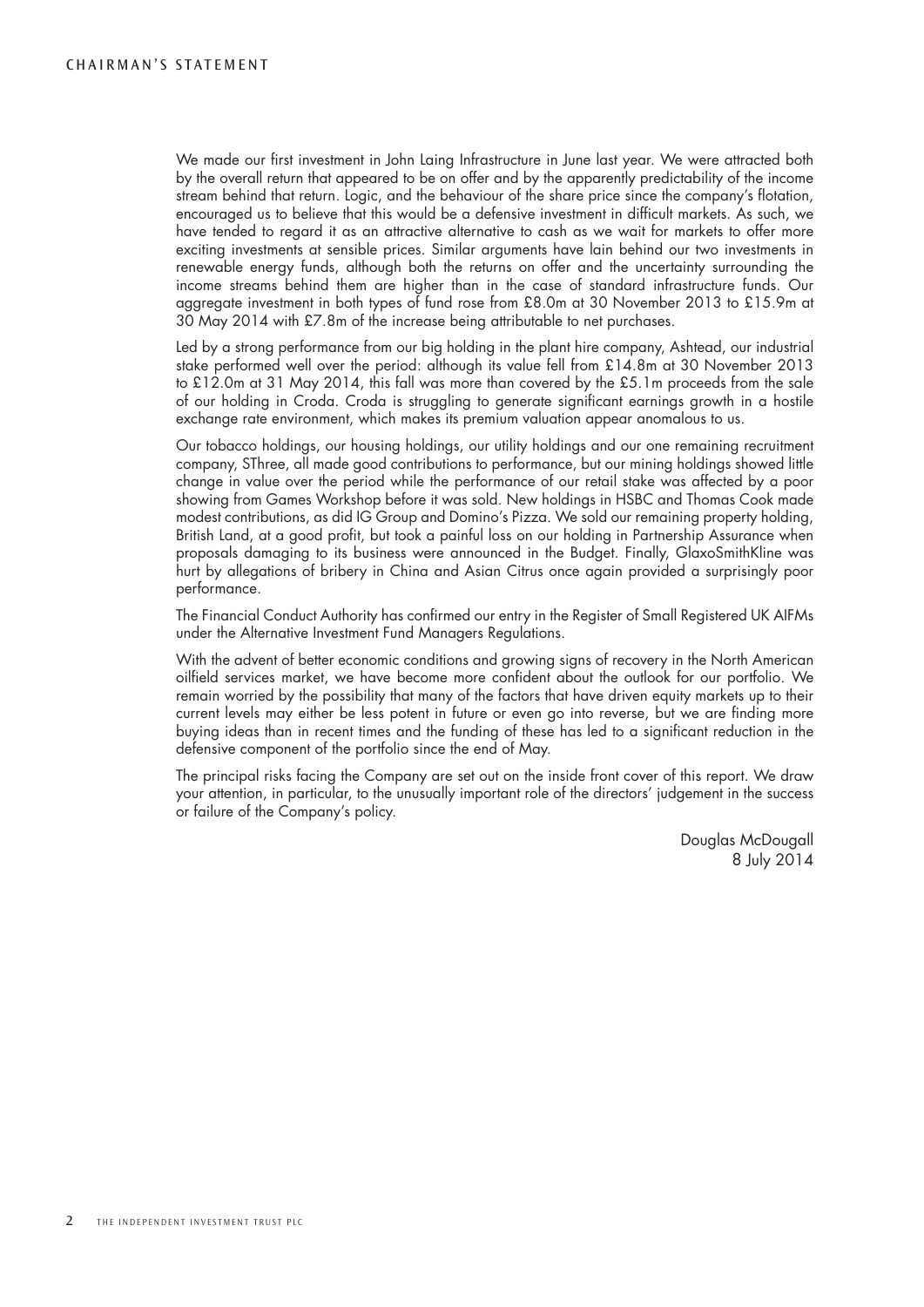| Sector                                                                 | Name                                               |                | Value<br>£'000 | %           |
|------------------------------------------------------------------------|----------------------------------------------------|----------------|----------------|-------------|
| <b>Housing</b>                                                         |                                                    | 2,254          |                | 1.3         |
|                                                                        | <b>Berkeley Group</b><br>Persimmon                 | 5,348          |                | 3.1         |
|                                                                        | Rightmove                                          | 2,292          |                | 1.3         |
|                                                                        |                                                    |                | 9,894          | 5.7         |
| <b>Industrials</b>                                                     | Aggreko                                            | 3,171          |                | 1.8         |
|                                                                        | Ashtead Group                                      | 8,805          |                | 5.1         |
|                                                                        |                                                    |                | 11,976         | 6.9         |
| <b>Retailing</b>                                                       | Dunelm Group                                       |                | 9,130          | 5.3         |
| <b>Travel and Leisure</b>                                              | Domino's Pizza                                     | 3,372          |                | 2.0         |
|                                                                        | Thomas Cook Group                                  | 1,640          |                | 0.9         |
|                                                                        |                                                    |                | 5,012          | 2.9         |
| Recruitment                                                            | SThree                                             |                | 5,280          | 3.1         |
| <b>Technology and Telecommunications</b>                               | Baidu - China<br><b>Herald Investment Trust</b>    | 6,919          |                | 4.0         |
|                                                                        |                                                    | 13,560         |                | 7.9         |
|                                                                        | <b>BHP Billiton</b>                                |                | 20,479         | 11.9<br>0.8 |
| Mining                                                                 | <b>BlackRock World Mining Trust</b>                | 1,401<br>2,288 |                | 1.3         |
|                                                                        |                                                    |                | 3,689          | 2.1         |
| <b>Oil and Gas Producers</b>                                           | Bankers Petroleum - Canada                         | 1,427          |                | 0.8         |
|                                                                        | Ultra Petroleum - USA                              | 1,611          |                | 0.9         |
|                                                                        |                                                    |                | 3,038          | 1.7         |
| <b>Offshore Drillers</b>                                               | Noble Corporation - USA                            |                | 3,750          | 2.2         |
| <b>Oilfield Services</b>                                               | <b>Baker Hughes - USA</b>                          | 4,204          |                | 2.4         |
|                                                                        | C & J Energy Services - USA                        | 3,281          |                | 1.9         |
|                                                                        | Halliburton - USA                                  | 7,705          |                | 4.5         |
|                                                                        | Schlumberger - USA                                 | 8,062          |                | 4.7         |
|                                                                        |                                                    |                | 23,252         | 13.5        |
| <b>Food Producers</b>                                                  | Asian Citrus Holdings - China                      |                | 397            | 0.2         |
| <b>Tobacco</b>                                                         | <b>British American Tobacco</b>                    | 3,600          |                | 2.1<br>2.4  |
|                                                                        | Imperial Tobacco<br>Philip Morris - USA            | 4,038<br>3,695 |                | 2.1         |
|                                                                        |                                                    |                | 11,333         | 6.6         |
| Pharmaceuticals                                                        | GlaxoSmithKline                                    |                | 3,202          | 1.9         |
| <b>Utilities</b>                                                       | <b>SSE</b>                                         | 3,110          |                | 1.8         |
|                                                                        | Telecom Plus                                       | 3,798          |                | 2.2         |
|                                                                        |                                                    |                | 6,908          | 4.0         |
| <b>Banks</b>                                                           | <b>HSBC</b>                                        |                | 5,033          | 2.9         |
| Non Life Insurance                                                     | Amlin                                              | 8,458          |                | 4.9         |
|                                                                        | Beazley                                            | 3,669          |                | 2.1         |
|                                                                        | <b>Brit Insurance</b>                              | 4,860          |                | 2.8         |
|                                                                        | Catlin Group                                       | 4,184          |                | 2.5         |
|                                                                        | Polar Capital Global Insurance Fund                | 2,803          |                | 1.6         |
|                                                                        |                                                    |                | 23,974         | 13.9        |
| <b>Miscellaneous Financials</b><br><b>Infrastructure and Renewable</b> | IG Group Holdings<br><b>Bluefield Solar Income</b> |                | 2,406          | 1.4         |
| <b>Energy Funds</b>                                                    | John Laing Infrastructure                          | 5,075<br>5,740 |                | 3.0<br>3.3  |
|                                                                        | John Laing Environmental Assets Group              | 5,063          |                | 2.9         |
|                                                                        |                                                    |                | 15,878         | 9.2         |
| <b>TOTAL INVESTMENTS</b>                                               |                                                    |                | 164,631        | 95.4        |
| Net liquid assets                                                      |                                                    |                | 7,905          | 4.6         |
| <b>SHAREHOLDERS' FUNDS</b>                                             |                                                    |                | 172,536        | 100.0       |
| All holdings are in equities listed in the UK unless otherwise stated. |                                                    |                |                |             |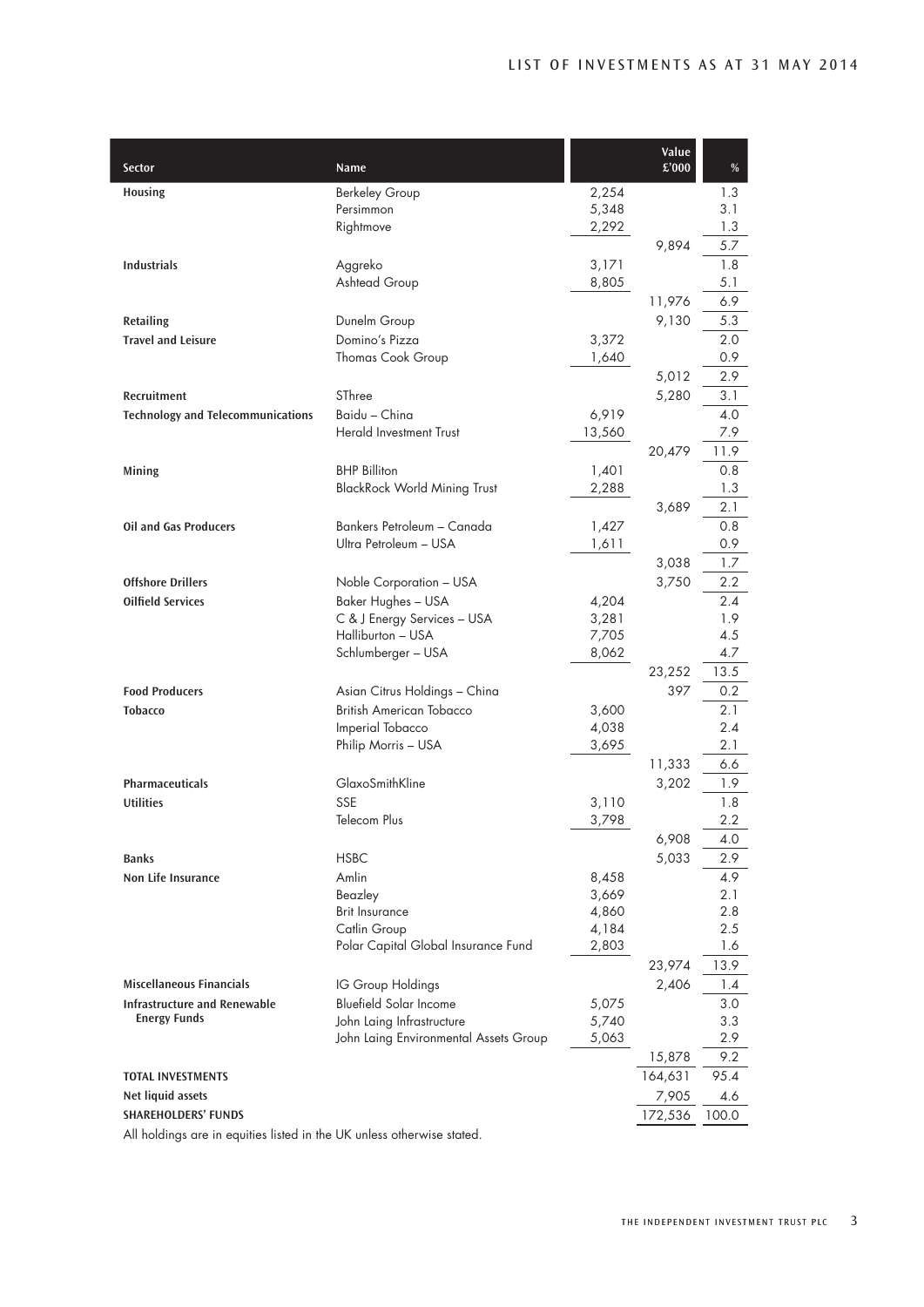#### INCOME STATEMENT (unaudited)

|                                                                                    |                | For the six months ended 31 May 2014 |                  |                       |  |
|------------------------------------------------------------------------------------|----------------|--------------------------------------|------------------|-----------------------|--|
|                                                                                    | <b>Notes</b>   | Revenue<br>£'000                     | Capital<br>£'000 | <b>Total</b><br>£'000 |  |
| Gains/(losses) on sales of investments                                             |                |                                      | 1,942            | 1,942                 |  |
| Changes in investment holding gains and losses                                     |                |                                      | 4,343            | 4,343                 |  |
| Currency (losses)/gains                                                            |                |                                      | (91)             | (91)                  |  |
| Income from investments and interest receivable                                    |                | 2,701                                |                  | 2,701                 |  |
| Other income                                                                       |                | 12                                   |                  | 12                    |  |
| Administrative expenses                                                            |                | (312)                                |                  | (312)                 |  |
| Net return on ordinary activities before taxation                                  |                | 2,401                                | 6,194            | 8,595                 |  |
| Tax on ordinary activities                                                         |                | (8)                                  |                  | (8)                   |  |
| Net return on ordinary activities after taxation<br>Net return per ordinary share: | 3              | 2,393<br>4.13p                       | 6,194<br>10.68p  | 8,587<br>14.81p       |  |
| Note:<br>Dividends per share paid and payable in respect of the period             | $\overline{4}$ | 2.00 <sub>p</sub>                    |                  |                       |  |

The total column of this statement is the profit and loss account of the Company.

All revenue and capital items in this statement derive from continuing operations.

A Statement of Total Recognised Gains and Losses is not required as all gains and losses of the Company have been reflected in the above statement.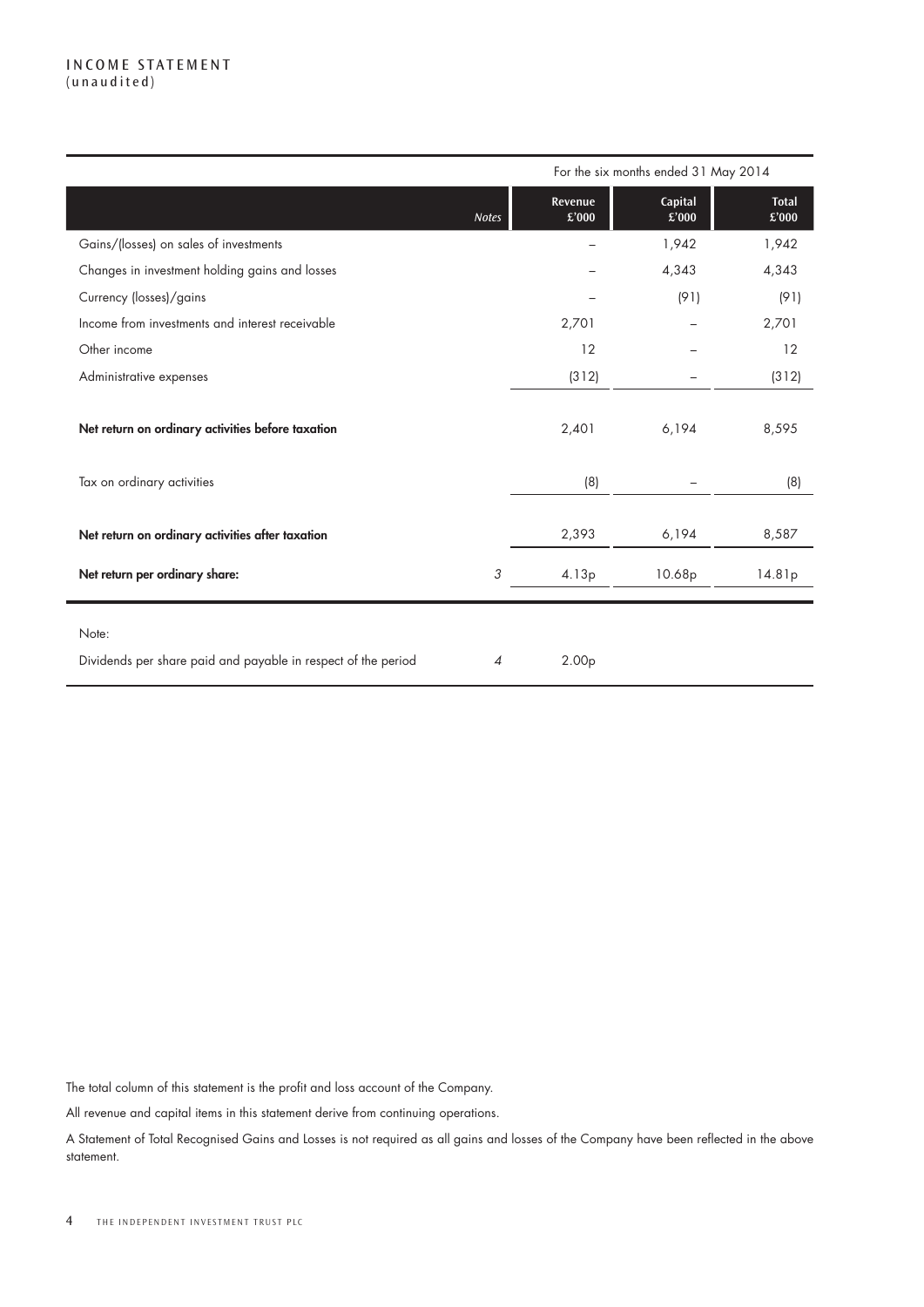|                          |                                      |                               |                  | For the year ended 30 November 2013 |                               |  |  |  |
|--------------------------|--------------------------------------|-------------------------------|------------------|-------------------------------------|-------------------------------|--|--|--|
|                          | For the six months ended 31 May 2013 |                               |                  |                                     |                               |  |  |  |
| Revenue<br>$\pounds'000$ | Capital<br>$\pounds'000$             | <b>Total</b><br>$\pounds'000$ | Revenue<br>£'000 | Capital<br>$\pounds'000$            | <b>Total</b><br>$\pounds'000$ |  |  |  |
|                          | (726)                                | (726)                         |                  | 4,269                               | 4,269                         |  |  |  |
|                          | 20,164                               | 20,164                        |                  | 21,408                              | 21,408                        |  |  |  |
|                          | 152                                  | 152                           |                  | (893)                               | (893)                         |  |  |  |
| 2,226                    |                                      | 2,226                         | 4,220            |                                     | 4,220                         |  |  |  |
| $\overline{7}$           | $\overline{\phantom{0}}$             | 7                             | 18               |                                     | 18                            |  |  |  |
| (312)                    | -                                    | (312)                         | (617)            |                                     | (617)                         |  |  |  |
|                          |                                      |                               |                  |                                     |                               |  |  |  |
| 1,921                    | 19,590                               | 21,511                        | 3,621            | 24,784                              | 28,405                        |  |  |  |
|                          |                                      |                               |                  |                                     |                               |  |  |  |
| (7)                      | -                                    | (7)                           | (15)             |                                     | (15)                          |  |  |  |
|                          |                                      |                               |                  |                                     |                               |  |  |  |
| 1,914                    | 19,590                               | 21,504                        | 3,606            | 24,784                              | 28,390                        |  |  |  |
| 3.26p                    | 33.32p                               | 36.58p                        | 6.16p            | 42.35p                              | 48.51p                        |  |  |  |
|                          |                                      |                               |                  |                                     |                               |  |  |  |
|                          |                                      |                               |                  |                                     |                               |  |  |  |
|                          |                                      |                               |                  |                                     |                               |  |  |  |
| 2.00 <sub>p</sub>        |                                      |                               | 6.00p            |                                     |                               |  |  |  |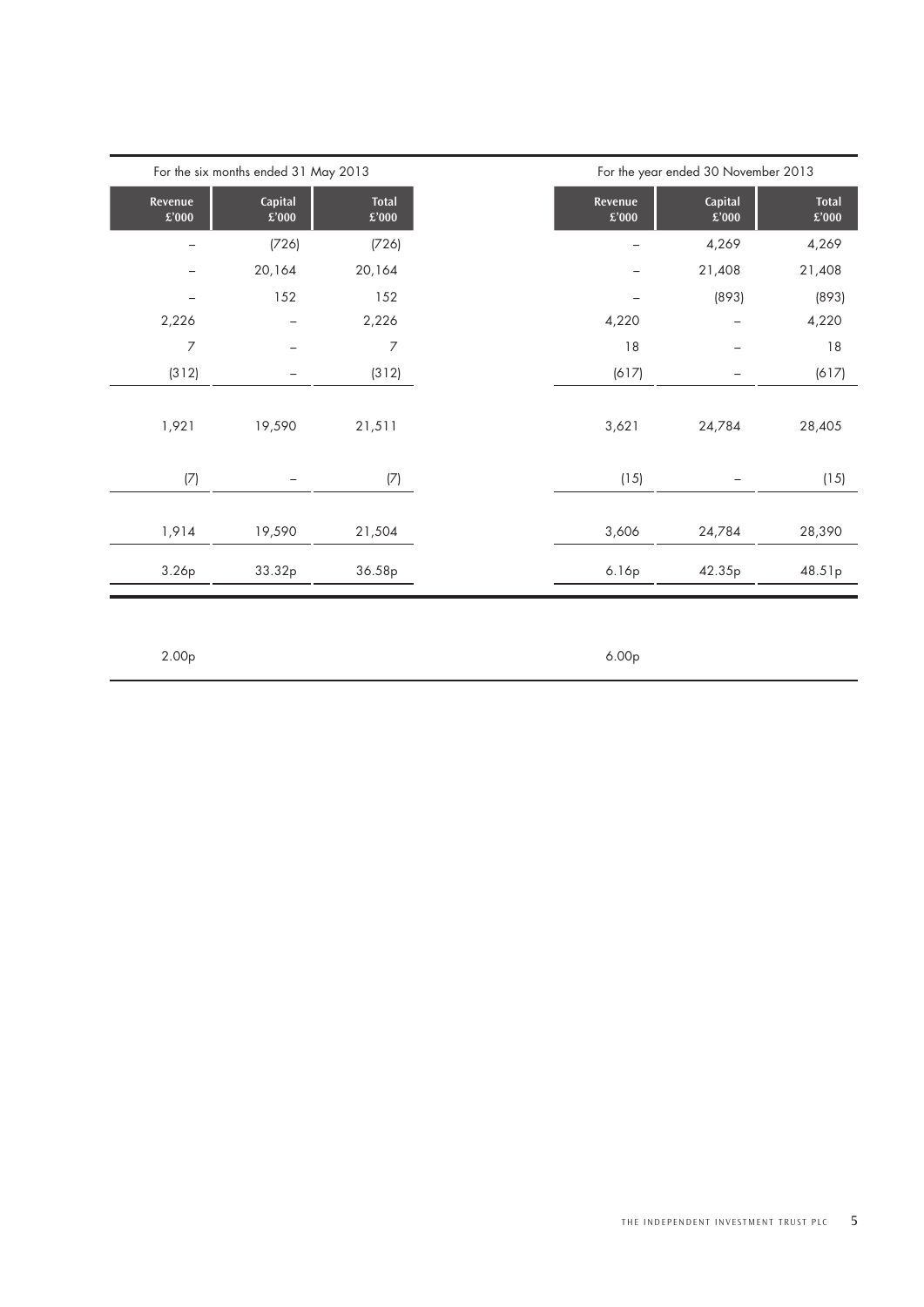### BALANCE SHEET (unaudited)

|                                                       | At 31 May       | At 31 May              | At 30 November |
|-------------------------------------------------------|-----------------|------------------------|----------------|
| Notes                                                 | 2014<br>£'000   | 2013<br>$\pounds$ '000 | 2013<br>£'000  |
| <b>Fixed assets</b>                                   |                 |                        |                |
| Investments held at fair value through profit or loss | 164,631         | 130,655                | 149,870        |
| <b>Current assets</b>                                 |                 |                        |                |
| Debtors                                               | 384             | 781                    | 274            |
| Cash at bank and in hand                              | 7,737           | 30,645                 | 18,148         |
|                                                       | 8,121           | 31,426                 | 18,422         |
| <b>Creditors</b>                                      |                 |                        |                |
| Amounts falling due within one year                   | (216)           | (20)                   | (1,402)        |
| Net current assets                                    | 7,905           | 31,406                 | 17,020         |
| <b>Total net assets</b>                               | 172,536         | 162,061                | 166,890        |
| <b>Capital and reserves</b>                           |                 |                        |                |
| Called up share capital                               | 14,467          | 14,612                 | 14,525         |
| Share premium                                         | 15,242          | 15,242                 | 15,242         |
| Special distributable reserve                         | 24,413          | 25,926                 | 25,036         |
| Capital redemption reserve                            | 2,065           | 1,920                  | 2,007          |
| Capital reserve                                       | 111,546         | 100,158                | 105,352        |
| Revenue reserve                                       | 4,803           | 4,203                  | 4,728          |
| Shareholders' funds                                   | 172,536         | 162,061                | 166,890        |
| Net asset value per ordinary share                    | 298.1p          | 277.3p                 | 287.2p         |
| Ordinary shares in issue                              | 5<br>57,869,000 | 58,450,000             | 58,100,000     |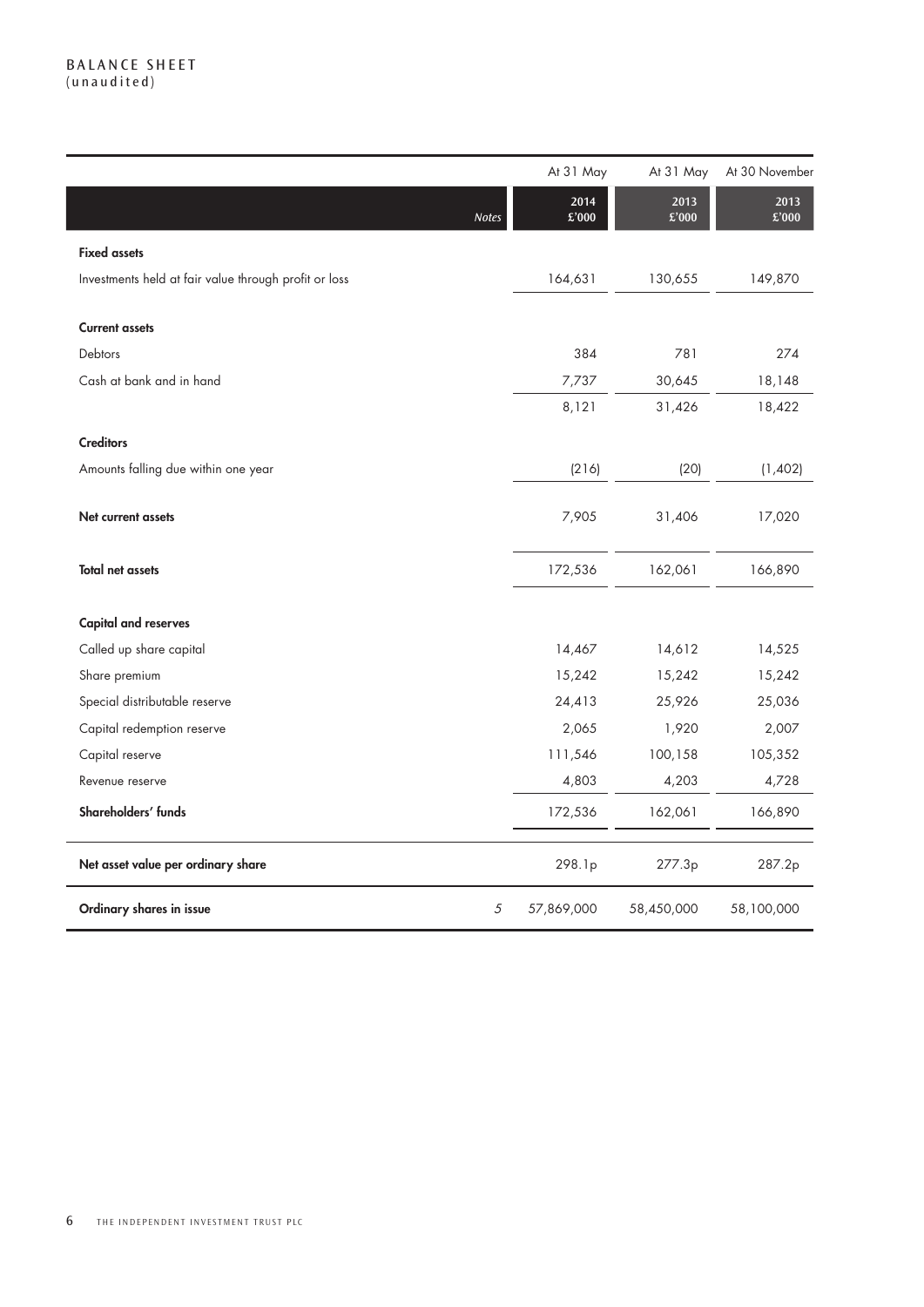|  |  |  | For the six months ended 31 May 2014 |  |  |  |  |
|--|--|--|--------------------------------------|--|--|--|--|
|--|--|--|--------------------------------------|--|--|--|--|

| <b>Share</b><br>Capital<br>£'000 | <b>Share</b><br><b>Premium</b><br>£'000 | <b>Special</b><br>Distri-<br>butable<br>Reserve<br>£'000 | Capital<br>Redemp-<br>tion<br><b>Reserve</b><br>£'000 | Capital<br>Reserve*<br>£'000 | Revenue<br>Reserve<br>£'000 | Share-<br>holders'<br><b>Funds</b><br>£'000 |
|----------------------------------|-----------------------------------------|----------------------------------------------------------|-------------------------------------------------------|------------------------------|-----------------------------|---------------------------------------------|
| 14.525                           | 15,242                                  | 25,036                                                   | 2.007                                                 | 105,352                      | 4,728                       | 166,890                                     |
|                                  |                                         |                                                          |                                                       | 6,194                        | 2,393                       | 8,587                                       |
| (58)                             | $\overline{\phantom{m}}$                | (623)                                                    | 58                                                    |                              |                             | (623)                                       |
|                                  |                                         |                                                          |                                                       | -                            | (2, 318)                    | (2, 318)                                    |
| 14,467                           | 15,242                                  | 24,413                                                   | 2,065                                                 | 111,546                      | 4,803                       | 172,536                                     |
|                                  |                                         |                                                          |                                                       |                              |                             |                                             |

| For the six months ended 31 May 2013 |                                  |                                                          |                                                       |                              |                                    |                                             |  |  |
|--------------------------------------|----------------------------------|----------------------------------------------------------|-------------------------------------------------------|------------------------------|------------------------------------|---------------------------------------------|--|--|
| <b>Share</b><br>Capital<br>£'000     | <b>Share</b><br>Premium<br>£'000 | <b>Special</b><br>Distri-<br>butable<br>Reserve<br>£'000 | Capital<br>Redemp-<br>tion<br><b>Reserve</b><br>£'000 | Capital<br>Reserve*<br>£'000 | Revenue<br><b>Reserve</b><br>£'000 | Share-<br>holders'<br><b>Funds</b><br>£'000 |  |  |
| 14.787                               | 15.242                           | 27,545                                                   | 1.745                                                 | 80.568                       | 5,234                              | 145,121                                     |  |  |
|                                      |                                  |                                                          |                                                       | 19,590                       | 1,914                              | 21,504                                      |  |  |
| (175)                                | -                                | (1,619)                                                  | 175                                                   |                              |                                    | (1,619)                                     |  |  |
|                                      |                                  |                                                          |                                                       |                              | (2,945)                            | (2,945)                                     |  |  |
| 14,612                               | 15,242                           | 25,926                                                   | 1,920                                                 | 100,158                      | 4,203                              | 162,061                                     |  |  |
|                                      |                                  |                                                          |                                                       |                              |                                    |                                             |  |  |

#### For the year ended 30 November 2013

|                                                  | <b>Share</b><br>Capital<br>£'000 | <b>Share</b><br><b>Premium</b><br>£'000 | <b>Special</b><br>Distri-<br>butable<br>Reserve<br>£'000 | Capital<br>Redemp-<br>tion<br><b>Reserve</b><br>£'000 | Capital<br>Reserve*<br>£'000 | <b>Revenue</b><br><b>Reserve</b><br>£'000 | Share-<br>holders'<br><b>Funds</b><br>£'000 |
|--------------------------------------------------|----------------------------------|-----------------------------------------|----------------------------------------------------------|-------------------------------------------------------|------------------------------|-------------------------------------------|---------------------------------------------|
| Shareholders' funds at 1 December 2012           | 14.787                           | 15.242                                  | 27,545                                                   | 1.745                                                 | 80,568                       | 5,234                                     | 145,121                                     |
| Net return on ordinary activities after taxation |                                  |                                         |                                                          | $\overline{\phantom{0}}$                              | 24,784                       | 3,606                                     | 28,390                                      |
| Shares bought back for cancellation (note 5)     | (262)                            | $\qquad \qquad -$                       | (2,509)                                                  | 262                                                   |                              |                                           | (2,509)                                     |
| Dividends paid (note 4)                          |                                  |                                         |                                                          |                                                       | -                            | (4, 112)                                  | (4, 112)                                    |
| Shareholders' funds at 30 November 2013          | 14,525                           | 15.242                                  | 25,036                                                   | 2,007                                                 | 105,352                      | 4,728                                     | 166,890                                     |
|                                                  |                                  |                                         |                                                          |                                                       |                              |                                           |                                             |

\* The Capital Reserve balance at 31 May 2014 includes investment holding gains on fixed asset investments of £41,332,000 (31 May 2013 – gains of £35,745,000; 30 November 2013 – gains of £36,989,000).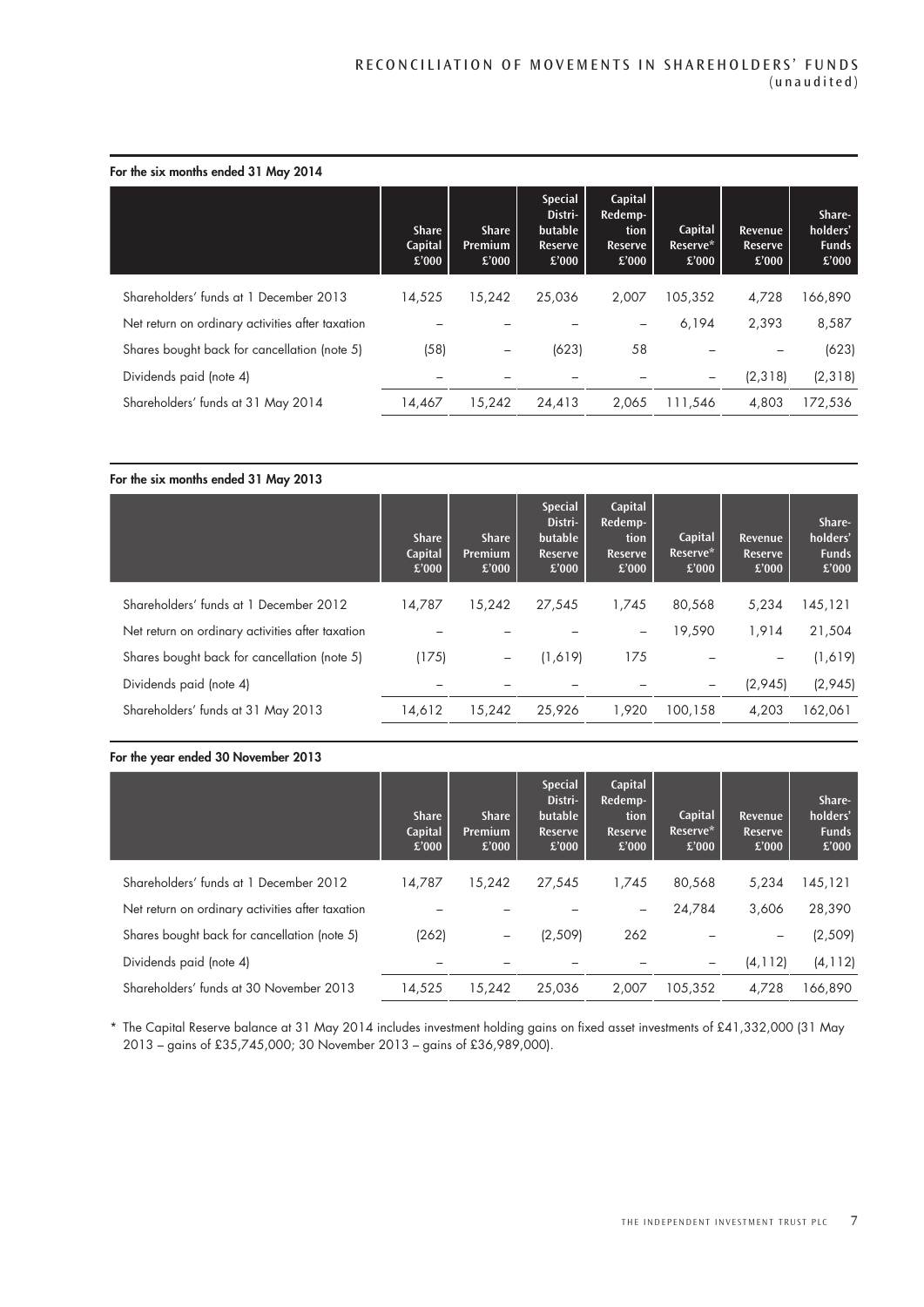### CONDENSED CASH FLOW STATEMENT (unaudited)

|                                                                                                                | ended 31 May  | For the six months For the six months For the year ended<br>ended 31 May | 30 November   |
|----------------------------------------------------------------------------------------------------------------|---------------|--------------------------------------------------------------------------|---------------|
|                                                                                                                | 2014<br>£'000 | 2013<br>£'000                                                            | 2013<br>£'000 |
| Net cash inflow from operating activities                                                                      | 2,273         | 2,018                                                                    | 4,098         |
| Net cash (outflow)/inflow from financial investment                                                            | (9,940)       | 24,948                                                                   | 12,428        |
| Equity dividends paid                                                                                          | (2, 320)      | (2,945)                                                                  | (4, 112)      |
| Net cash (outflow)/inflow before financing                                                                     | (9,987)       | 24,021                                                                   | 12,414        |
| Net cash outflow from financing                                                                                | (424)         | (1,726)                                                                  | (2,616)       |
| (Decrease)/increase in cash                                                                                    | (10, 411)     | 22,295                                                                   | 9,798         |
| Reconciliation of net cash flow to movement in net funds                                                       |               |                                                                          |               |
| (Decrease)/increase in cash in the period                                                                      | (10, 411)     | 22,295                                                                   | 9,798         |
| Net funds at start of the period                                                                               | 18,148        | 8,350                                                                    | 8,350         |
| Net funds at end of the period                                                                                 | 7,737         | 30,645                                                                   | 18,148        |
| Reconciliation of net return before finance costs and taxation<br>to net cash inflow from operating activities |               |                                                                          |               |
| Net return before finance costs and taxation                                                                   | 8,595         | 21,511                                                                   | 28,405        |
| Gains on investments                                                                                           | (6, 285)      | (19, 438)                                                                | (25,677)      |
| Currency losses/(gains)                                                                                        | 91            | (152)                                                                    | 893           |
| Amortisation of fixed interest book cost                                                                       |               | 167                                                                      | 167           |
| Change in debtors and creditors                                                                                | (120)         | (63)                                                                     | 325           |
| Overseas tax                                                                                                   | (8)           | (7)                                                                      | (15)          |
| Net cash inflow from operating activities                                                                      | 2,273         | 2,018                                                                    | 4,098         |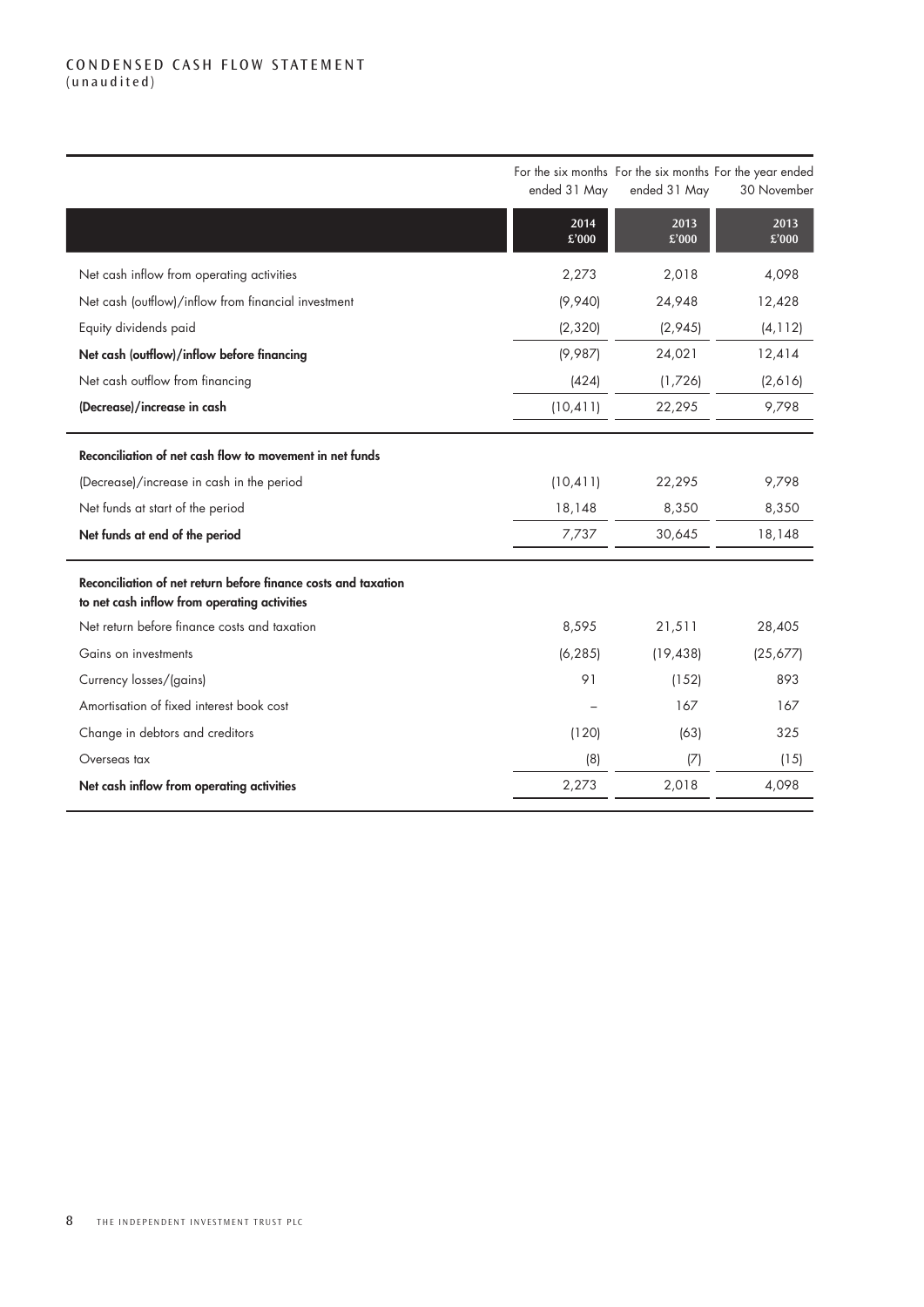- 1. The condensed set of financial statements comprises the statements set out on pages 4 to 8 together with the related notes on page 9. They have been prepared on the basis of the same accounting policies as set out in the Company's Annual Report and Financial Statements at 30 November 2013 and in accordance with the ASB's Statement 'Half-Yearly Financial Reports' and have not been audited or reviewed by the Auditor pursuant to the Auditing Practices Board Guidance on 'Review of Interim Financial Information'. The Company's assets, the majority of which are investments in quoted securities which are readily realizable, exceed its liabilities significantly. The Company has no loans. After making enquiries and considering the future prospects of the Company the financial statements have been prepared on the going concern basis as it is the directors' opinion that the Company will continue in operational existence for the foreseeable future.
- 2. The financial information contained within this Half-Yearly Financial Report does not constitute statutory accounts as defined in sections 434 to 436 of the Companies Act 2006. The financial information for the year ended 30 November 2013 has been extracted from the statutory accounts which have been filed with the Registrar of Companies. The Auditor's Report on those accounts was not qualified and did not contain statements under sections 498(2) or (3) of the Companies Act 2006.

| 3. Net return per ordinary share                     | Six months<br>ended 31 May | Six months<br>ended 31 May | Year ended<br>30 November |
|------------------------------------------------------|----------------------------|----------------------------|---------------------------|
|                                                      | 2014<br>£'000              | 2013<br>£'000              | 2013<br>£'000             |
| Revenue return on ordinary activities after taxation | 2,393                      | 1.914                      | 3,606                     |
| Capital return on ordinary activities after taxation | 6.194                      | 19.590                     | 24,784                    |
| Total net return                                     | 8.587                      | 21.504                     | 28,390                    |

The returns per share are based on the above returns and on 57,979,791 (31 May 2013 – 58,786,429; 30 November 2013 – 58,520,767) shares, being the weighted average number of shares in issue during each period.

There was no dilution of returns during any of the financial periods under review.

| 4. Dividends                                                             | Six months<br>ended 31 May | Six months<br>ended 31 May | Year ended<br>30 November |
|--------------------------------------------------------------------------|----------------------------|----------------------------|---------------------------|
|                                                                          | 2014<br>£'000              | 2013<br>£'000              | 2013<br>£'000             |
| Amounts recognised as distributions in the period:                       |                            |                            |                           |
| Previous year's final dividend of 3.00p (2013 – 5.00p) paid 8 April 2014 | 1,739                      | 2,945                      | 2,945                     |
| Previous year's special dividend of 1.00p paid on 8 April 2014           | 579                        |                            |                           |
| Previous year's interim dividend of 2.00p paid 30 August 2013            |                            |                            | 1,167                     |
|                                                                          | 2,318                      | 2,945                      | 4,112                     |
| Amounts paid and payable in respect of the period:                       |                            |                            |                           |
| Interim dividend for the year ending 30 November 2014 of 2.00p payable   |                            |                            |                           |
| 29 August 2014 (2013 - 2.00p)                                            | 1,157                      | 1,169                      | 1,167                     |
| Final dividend $(2013 - 3.00p)$                                          |                            |                            | 1,739                     |
| Special dividend (2013 - 1.00p)                                          |                            |                            | 579                       |
|                                                                          | 1,157                      | 1,169                      | 3,485                     |

The interim dividend in respect of the six months to 31 May 2014 was declared after the period end date and has therefore not been included as a liability in the balance sheet. It is payable on 29 August 2014 to shareholders on the register at the close of business on 8 August 2014. The ex dividend date is 6 August 2014.

- 5. During the period the Company bought back 231,000 (31 May 2013 700,000; 30 November 2013 1,050,000) ordinary shares of 25p each at a cost of £623,000 (31 May 2013 – £1,619,000; 30 November 2013 – £2,509,000) for cancellation. At 31 May 2014, the Company had authority to buy back a further 8,612,505 ordinary shares as well as the authority to allot new shares up to an aggregate nominal amount of £5,154,068.
- 6. Transaction costs incurred on the purchase and sale of the investments are added to the purchase cost or deducted from the sale proceeds, as appropriate. During the period, transaction costs on purchases amounted to £119,000 (31 May 2013 – £106,000; 30 November 2013 – £187,000) and transaction costs on sales amounted to £51,000 (31 May 2013 – £53,000; 30 November 2013 – £84,000).